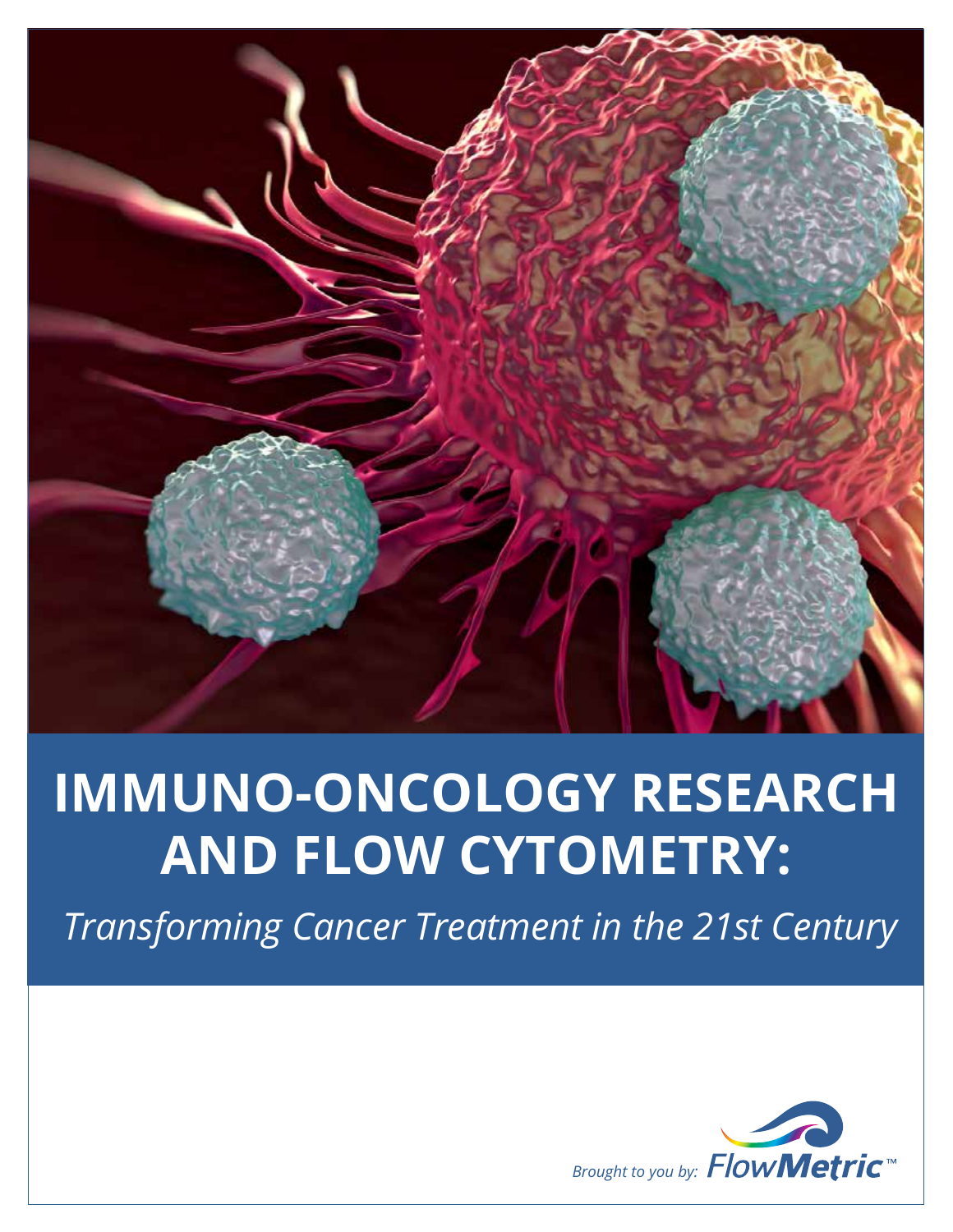Cancer treatment is undergoing a revolution. Decades of basic and clinical research have revealed how the immune system can be harnessed to destroy tumors specifically or prevent metastasis. Along the way, flow cytometry has been a powerful tool for determining the mechanism of action of certain therapeutic treatments, monitoring responses in clinical trials, and tracking the effectiveness of treatment in patients.

Immuno-oncology (IO) research is a burgeoning field with incredible potential to transform cancer treatment. Researchers are applying cutting edge discoveries in basic immunology to developing novel cancer immunotherapies. These areas include T cell, B cell, and NK cell-mediated anti-tumor responses, cytokines, costimulation, chemotaxis and immune cell



migration, and immune tolerance. Basic immunology findings provide critical insights into how certain immune cells and molecules can be used to specifically target tumor cells or instruct the immune system. All of these aspects of the immune system can be characterized and measured using different flow cytometry techniques.

This white paper will highlight different IO-based therapies that are transforming cancer treatment, and how flow cytometry is an ideal technique for bolstering research and driving preclinical and clinical decisions in this growing biomedical research sphere.

## *The Immune System's Anti-Tumor Toolkit*

The immune system is constantly surveilling the body for abnormal or foreign cells. Immunologists have observed that tumor cells can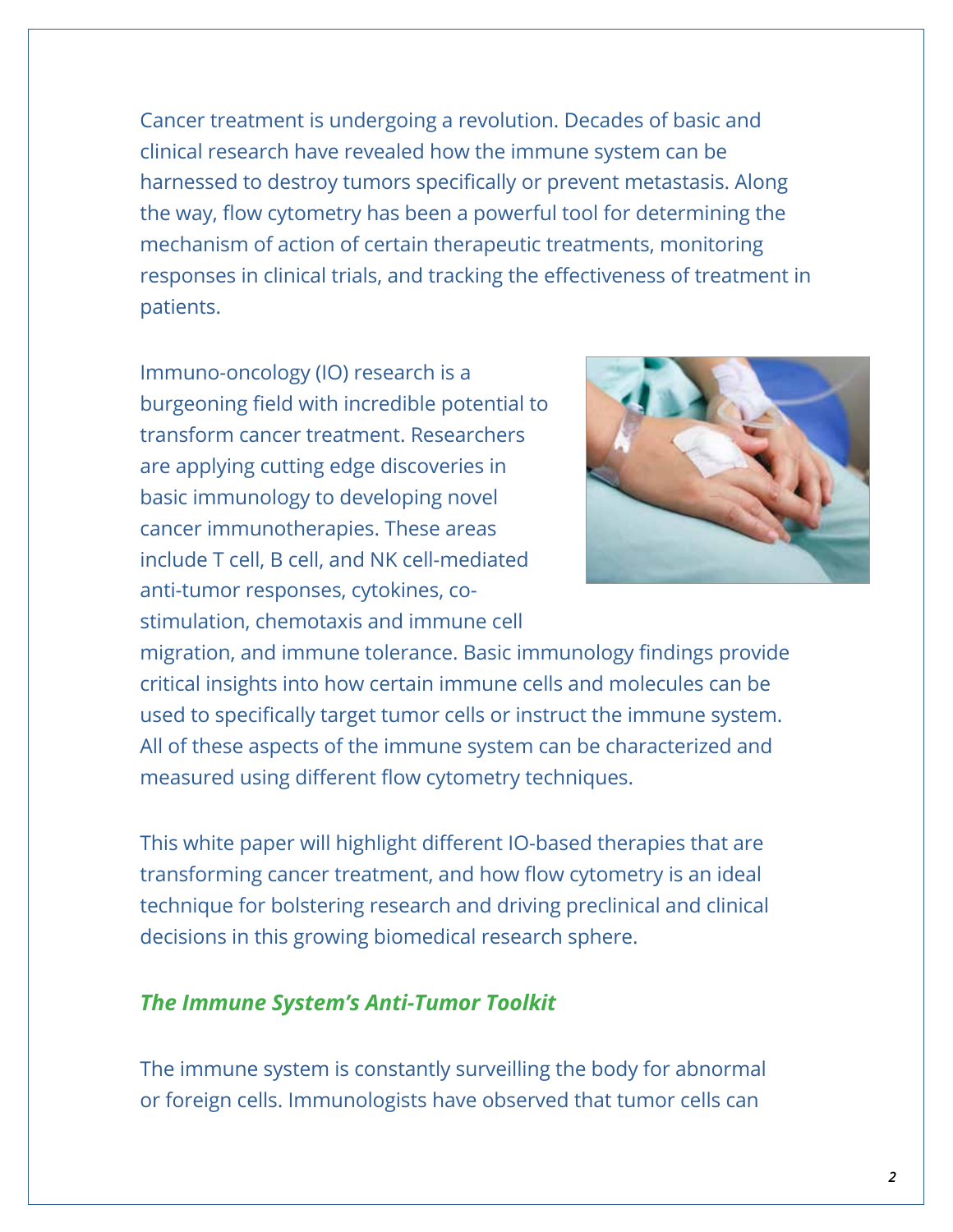appear as foreign or abnormal by displaying tumor antigens on the cell surface. T cells recognize these cells as foreign and can orchestrate a multipronged anti-tumor response that destroys the tumor cell and generates a memory response that can squelch identical tumor cells that may reemerge. This anti-tumor response is not always effective at destroying tumors or keeping cancer progression in check. The breakdown in these responses can be caused by tumors eluding immune surveillance or hiding in immune-privileged sites like the brain.

## *Immune System Molecules As Cancer Treatment*

Since the advent of oncology treatments in the 19th century, protocols have been based on surgery, radiation, or chemotherapy. These interventions were effective for certain types of cancers but had many potential side effects. Immuno-oncology (IO) uses immune system cells or molecules to specifically target an immune response against a cancer. The potential of IO began to emerge in the 1980s as molecular biology



was used more widely for immunology research, and more immune molecules and immune cells were being defined at a molecular level. A groundbreaking clinical trial out of NIH in 1985 demonstrated that administration of the interleukin 2 (IL-2) was sufficient to cause regression of metastatic melanoma and metastatic renal cancer**<sup>1</sup>** . Basic research discoveries in the 1980s began to reveal the

molecular mechanisms behind T cell signaling, and T cell activation and differentiation, which provided essential insights for the development

**1** *Rosenberg, SA, Lotze MT, Muul LM, Leitman S, Chang AE, Ettinghausen SE, Matory YL, Skibber JM, Shiloni E, Vetto JT, et al. 1985. Ob servations on the systemic administration of autologous lymphokine-activated killer cells and recombinant interleukin-2 to patients with metastatic cancer. N. Engl. J. Med. 1985. 313: 1485–1492.*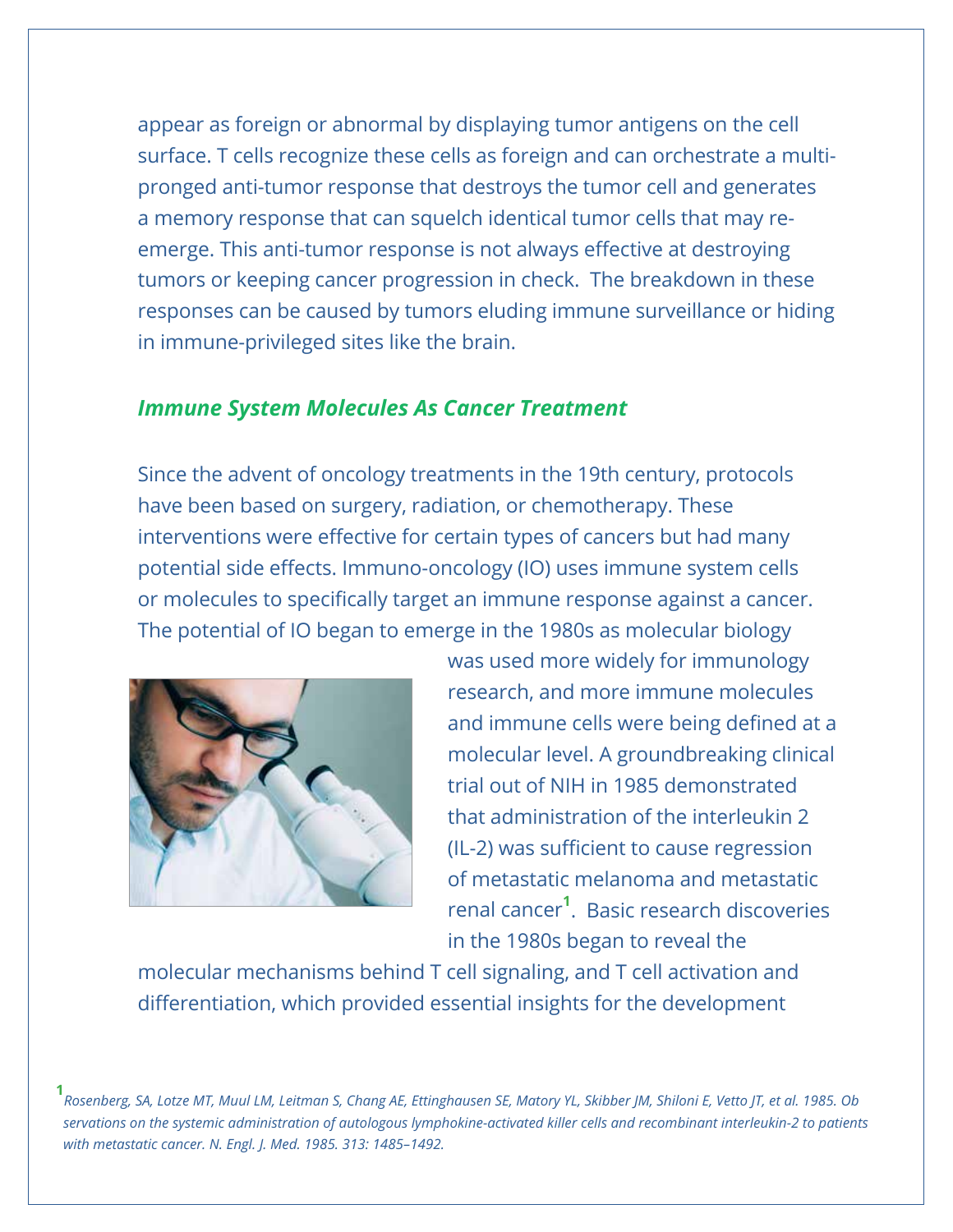of IO therapies that harness T cells. Natural killer (NK) cells were also characterized in 1986 as a novel immune cell type that may be critical for detecting abnormal or malignant cells**<sup>2</sup>** . Humanized monoclonal antibodies were developed in the 1980s, and this technological breakthrough was critical to the development of many antibody-based IO therapies**<sup>3</sup>** . These advancements in understanding the immune system and producing monoclonal antibodies drove the innovation of flow cytometry as an analytical tool, and flow cytometry became a standard approach used regularly by immunologists and clinical researchers across the globe.

The field of IO has matured and within the last decade, several new groundbreaking IO treatments have been approved for clinical use. These treatments can be classified as active or passive therapies based on their mechanism of action and are effective at treating a wide spectrum of cancers, including those previously impervious to other treatments.



## *Passive IO Therapies*

Passive therapies include monoclonal antibodies that bind specifically to tumor cells. Antibody binding can trigger different anti-tumor responses, such as halting the tumor cell proliferation or targeting the tumor cell for destruction by the immune system through antibody-dependent cellular cytotoxicity (ADCC). Monoclonal antibodies were among the first IO therapies approved for clinical use in the 1990s, and are some of the

**<sup>2</sup>** *Kärre K, Ljunggren HG, Piontek G, Kiessling R. Selective rejection of H-2-deficient lymphoma variants suggests alternative immune defence strategy. Nature. 1986. 391: 675-678.*

**<sup>3</sup>** *Jones PT, Dear PH, Foote J, Neuberger MS, Winter G. Replacing the complementarity-determining regions in a human antibody with those from a mouse. Nature. 1986. 321: 522-525.*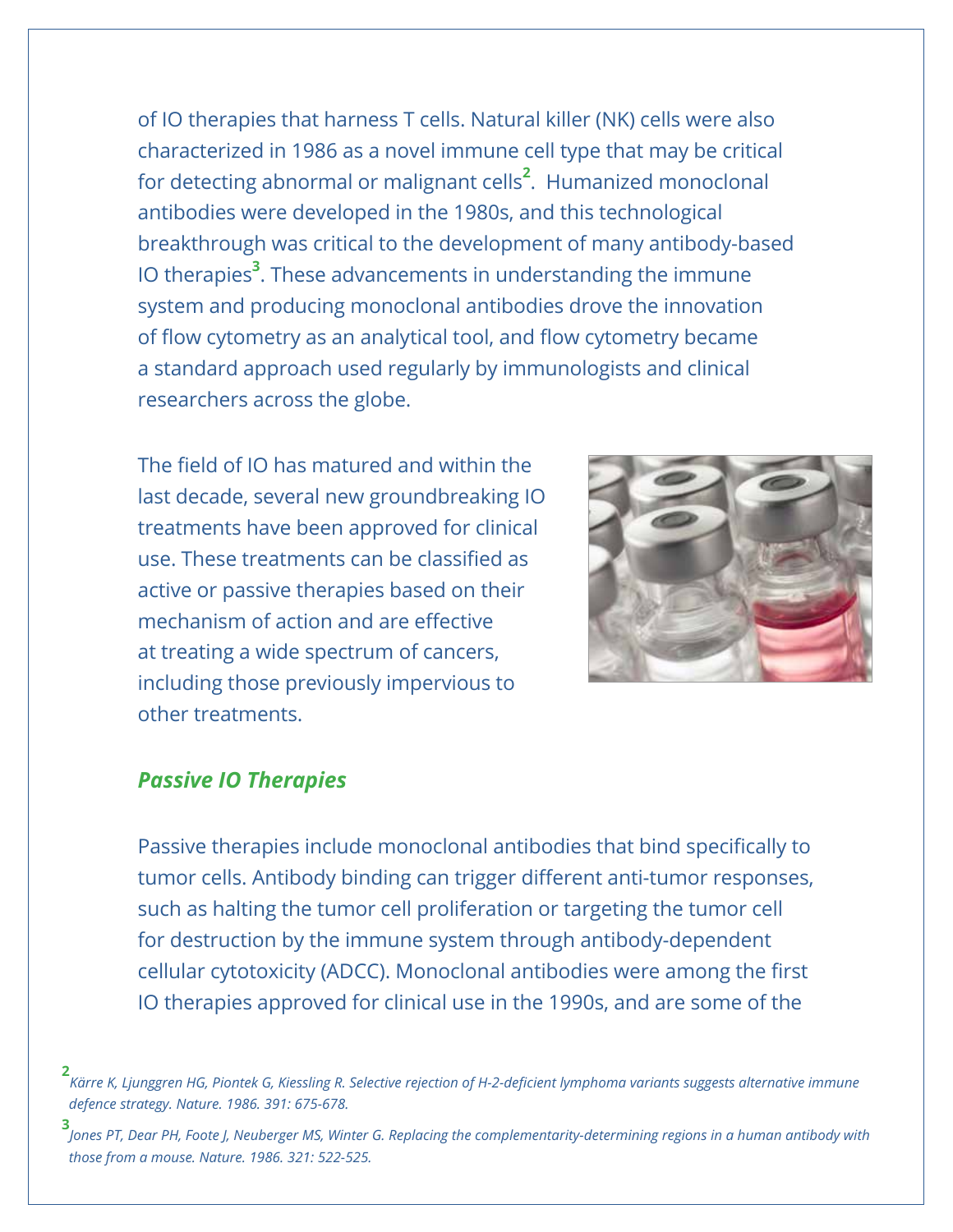most effective treatment options today. Rituximab was one of the first approved anti-tumor antibody therapies approved by the FDA in 1997 for the treatment of non-Hodgkin's lymphoma**<sup>4</sup>** . It is a monoclonal antibody that recognizes CD20, a marker expressed on B cells and is used to treat B cell lymphomas and leukemias. Trastuzumab (also known as Herceptin®) was also among the first monoclonal antibodies approved to treat cancer. It targets breast cancer cells expressing the HER2/neu receptor and disrupts tumor cell proliferation**<sup>5</sup>** .

Cell-based passive therapies are also being explored, including the use of tumor-infiltrating lymphocytes, which are isolated from the tumor of a patient, expanded in vitro, then re-infused back into patients. This experimental immunotherapy is still in development and has been tested as a treatment option for metastatic melanoma**<sup>6</sup>** . Flow cytometry and



Fluorescent Activated Cell Sorting (FACS) are essential to this research area because tumor-associated lymphocytes must be identified and sorted from other tumor cells in the sample matrix, so the correct tumor-specific cells can be grown in vitro and re-infused for treatment.

# *Active IO Therapies*

Active therapies activate the immune system through different mechanisms to target and destroy tumor cells. This area of IO research

**4** *Scott SD. Rituximab: a new therapeutic monoclonal antibody for non-Hodgkin's lymphoma. Cancer Pract. 1998. 6 (3): 195–7.*

**5** *Le XF, Pruefer F, Bast R. HER2-targeting antibodies modulate the cyclin-dependent kinase inhibitor p27Kip1 via multiple signaling path ways. 2005. Cell Cycle 4 (1): 87–95.* 

**6** *Dudley ME, Yang JC, Sherry R, Hughes MS, Royal R, Kammula U, Robbins PF, Huang J, Citrin DE, Leitman SF, Wunderlich J, Restifo NP, Thomasian A,Downey SG, Smith FO, Klapper J, Morton K, Laurencot C, White DE, Rosenberg SA. Adoptive cell therapy for patients with metastatic melanoma: evaluation of intensive myeloablative chemoradiation preparative regimens. 2008. J. Clin. Oncol. 26(32):5233-9.*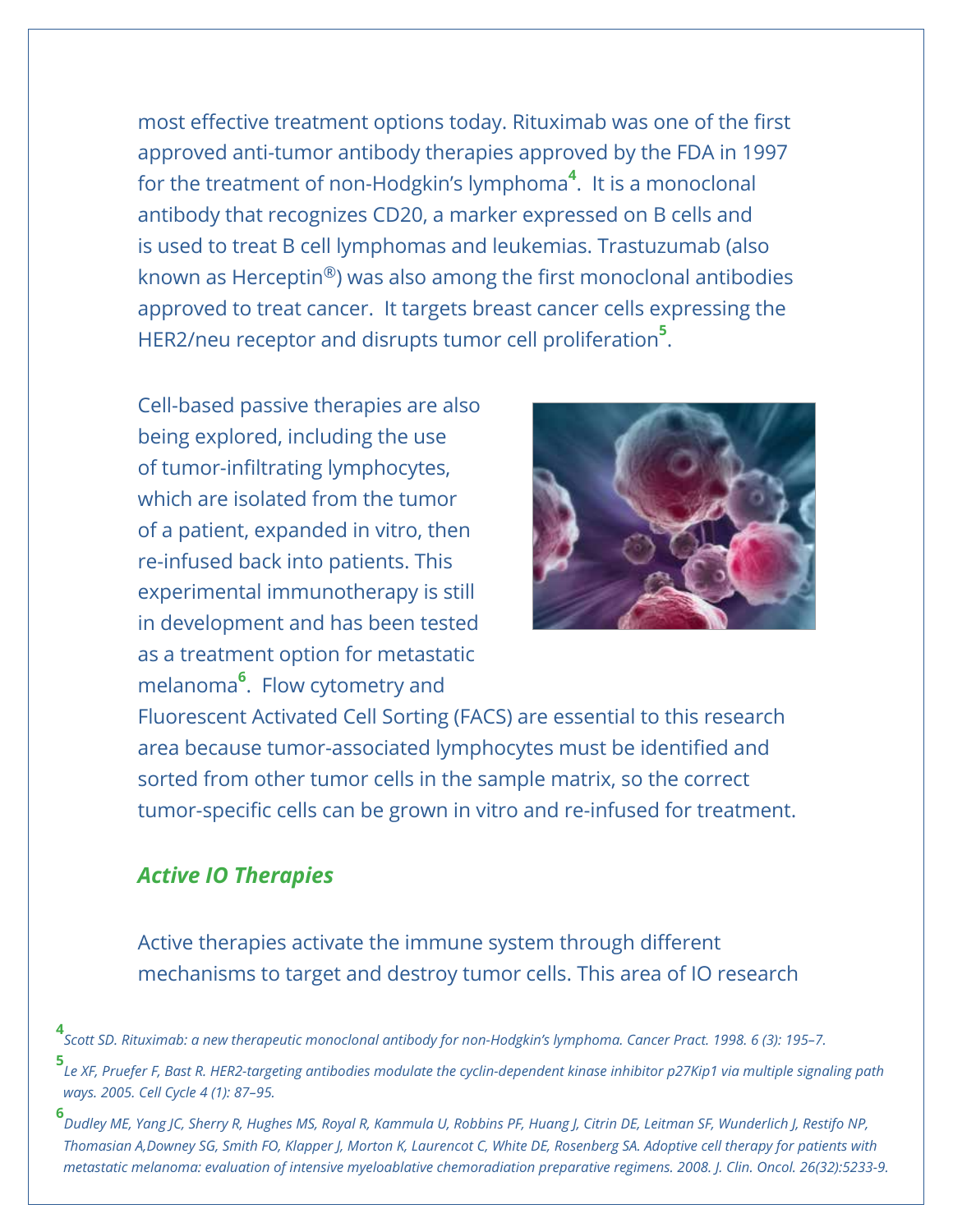is currently very active because many specific immune mechanisms can be used individually or in combination therapies. Flow cytometry techniques are used throughout research and development of these different IO therapies and are critical to clinical monitoring.

## *Cytokines*

Cytokines are proteins produced by different cells, especially cells of the immune system, and have diverse roles, including stimulating immune cell expansion or inhibiting cancer cell proliferation. IL-2 was one of the first cytokines approved to treat cancer, as described above, for



use in metastatic melanoma and metastatic renal cancer. The interferon (IFN) family of cytokines has potent anti-proliferative properties and can activate the anti-tumor activity of multiple immune system cells. IFN-alpha was also another early IO therapy approved in the 1980s for treatment of hairy cell leukemia**<sup>7</sup>**and is now used as part of treatment protocols for a variety of cancers. IFN-alpha activates multiple responses in dendritic cells and cytotoxic T cells that lead

to durable anti-tumor responses**<sup>8</sup>**and is now being explored as a combination therapy with other cancer treatments.

Flow cytometry assays can evaluate the effectiveness of different cytokine therapies by monitoring changes in the phenotypes of immune cells, including measurement of biomarkers for activation, proliferation, and migration. Multi-parametric flow cytometry panels provide a snapshot of the immune system in a single assay including

**<sup>7</sup>** *Quesada JR, Reuben J, Manning JT et al. Alpha interferon for induction of remission in hairy-cell leukemia. N Engl J Med 1984. 310:15-18.*

**<sup>8</sup>** *Belardelli F, Ferrantini M, Proietti E, Kirkwood JM. Interferon-alpha in tumor immunity and immunotherapy.Cytokine Growth Factor Rev. 2002. 13(2):119-34.*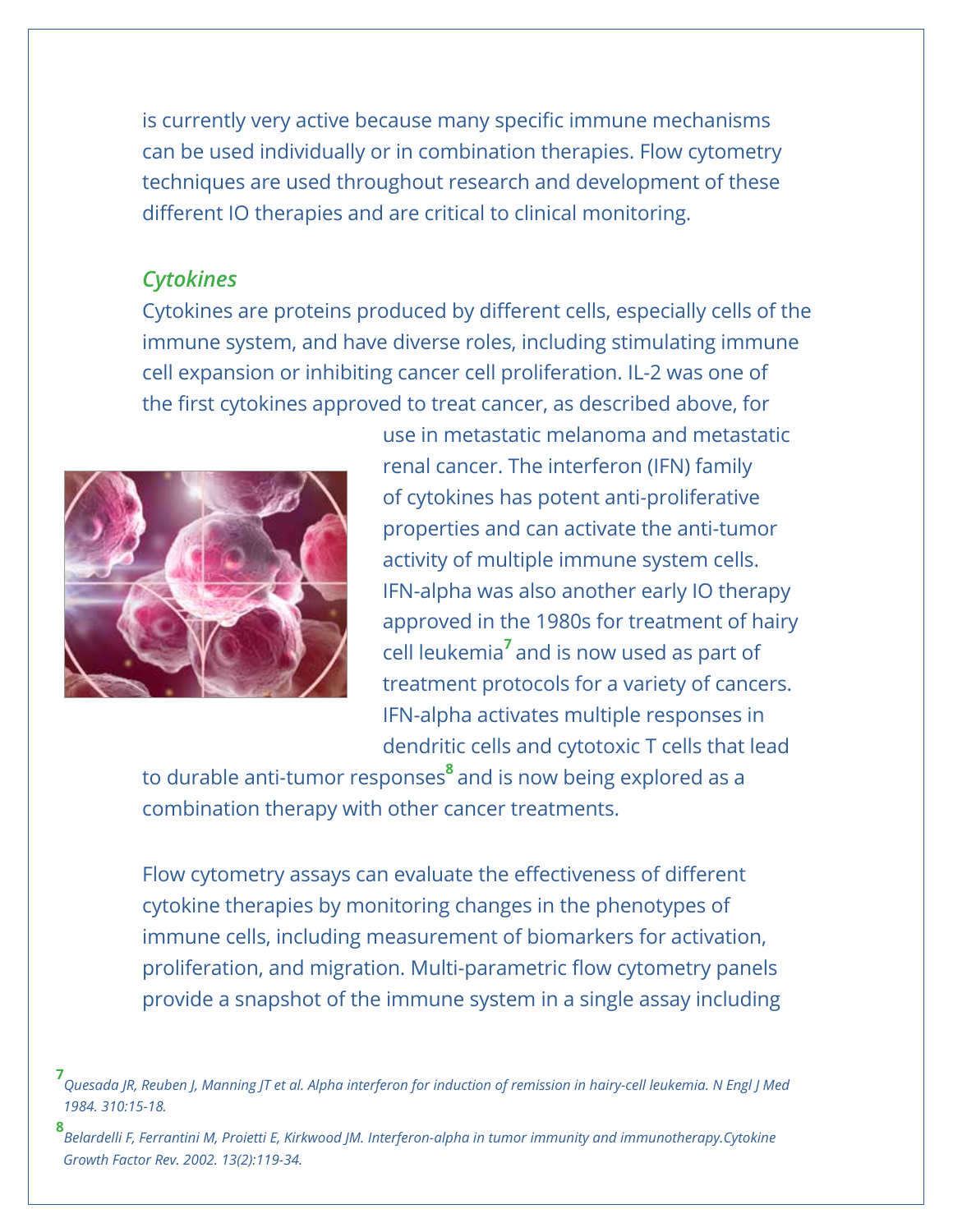dendritic cells, NK cells, and different T cell subsets. The flexibility and customizable nature of flow cytometry assays makes them well suited for monitoring changes in the phenotypes of diverse immune cells, including measuring biomarkers for activation, proliferation, and migration.

## *Cell-Based Cancer Immunotherapy (Cancer Vaccines)*

One goal of IO research is to find ways to tailor cancer treatments to an individual's specific tumor. Immunologists have worked for decades to determine how tumor antigens are seen by the immune system and how the immune response can be targeted specifically to destroy

tumors. Dendritic cells (DCs) are a type of antigen-presenting cell (APC) recognized by T cells, and when DCs present tumor antigens to cytotoxic T cells, this interaction triggers a potent and specific anti-tumor response. The basic understanding of this mechanism was used to develop the first cell-based cancer immunotherapy, which is also considered a cancer vaccine. Sipuleucel-T (Provenge®) was developed for



the treatment of prostate cancer**<sup>9</sup>**and uses a patient's own APCs, which are removed by leukapheresis, treated with a fusion protein comprised of a prostate antigen and a molecule to promote APC maturation (GM-CSF) and then re-infused back into the patient. This APC-based vaccine can specifically activate cytotoxic T cells in the patient and induce antitumor responses.

This type of therapy requires the use of flow cytometry, particularly intracellular cytokine staining in order to monitor and validate the

**9** *Kantoff PW, Higano CS, Shore ND, Berger ER, Small EJ, Penson DF, Redfern CH, Ferrari AC, Dreicer R, Sims RB, Xu Y, Frohlich MW, Schellhammer PF. IMPACT Study Investigators. Sipuleucel-T immunotherapy for castration-resistant prostate cancer. N Engl J Med. 2010. 363: 411-422.*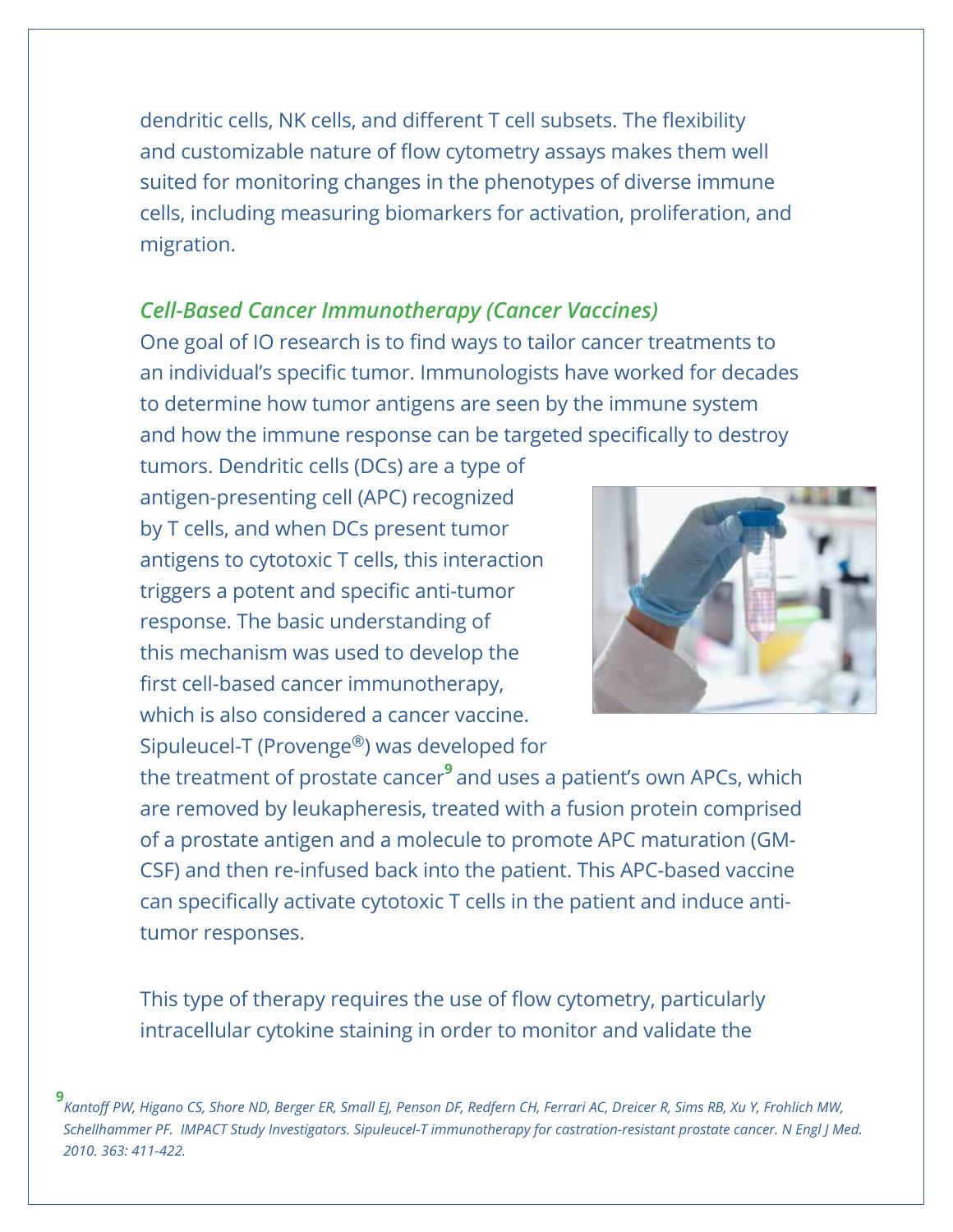phenotype of the cells that are modified in vitro. Flow cytometry is also critical to measuring the effectiveness of treatment in patients and monitoring the durability of the response, such as the development of memory T cells. The field of immuno-oncology research has worked together to standardize and validate flow cytometry methods, such as those for T cell assays, so they can be used in preclinical development and clinical trials**<sup>10</sup>**.

# *T Cell Response Modifiers*

Within the last two years, several T cell response modifiers, also known as checkpoint inhibitors, have been approved for cancer treatment and have significantly changed the landscape of IO treatment options. T cell modifiers are monoclonal antibodies that bind to inhibitory signaling molecules on the surface of the cytotoxic T cell and alter how these cells respond. T cell signaling and activation is driven primarily by a T cell receptor binding to a peptide antigen presented on a major histocompatibility complex (MHC) on another cell, such as an APC. This engagement of the T cell receptor triggers signaling events that will drive activation of cytotoxic T cells that have potent anti-tumor activity

Costimulatory molecules, including CD28 on T cells and B7 on APCs are engaged during TCR-peptide/MHC signaling and are part of activating T cell responses. Alternatively, APCs also express inhibitory signals that block T cell signaling and activation, which in turn blocks anti-tumor responses.

CTLA-4 is one such inhibitory molecule on T cells, and a human monoclonal antibody that targets CTLA-4 (ipilimumab) has been shown to improve melanoma survival**<sup>11</sup>**and was approved by the FDA for

**<sup>10</sup>***Britten CM, Janetzki S, Butterfield LH, Ferrari G, Gouttefangeas C, Huber C, et al. T Cell Assays and MIATA: The Essential Minimum for Maximum Impact. Immunity. 2012.37(1):1-2.*

**<sup>11</sup>** *Hodi FS, O'Day SJ, McDermott DF, Weber RW, Sosman JA, Haanen JB, Gonzalez R, Robert C, Schadendorf D, Hassel JC, Akerley W, van den Eertwegh AJ, Lutzky J, Lorigan P, Vaubel JM, Linette GP, Hogg D, Ottensmeier CH, Lebbé C, Peschel C, Quirt I, Clark JI, Wolchok JD, Weber JS, Tian J, Yellin MJ, Nichol GM, Hoos A, Urba WJ. Improved survival with ipilimumab in patients with metastatic melan ma. N Engl J Med. 2010. 363: 711-723.*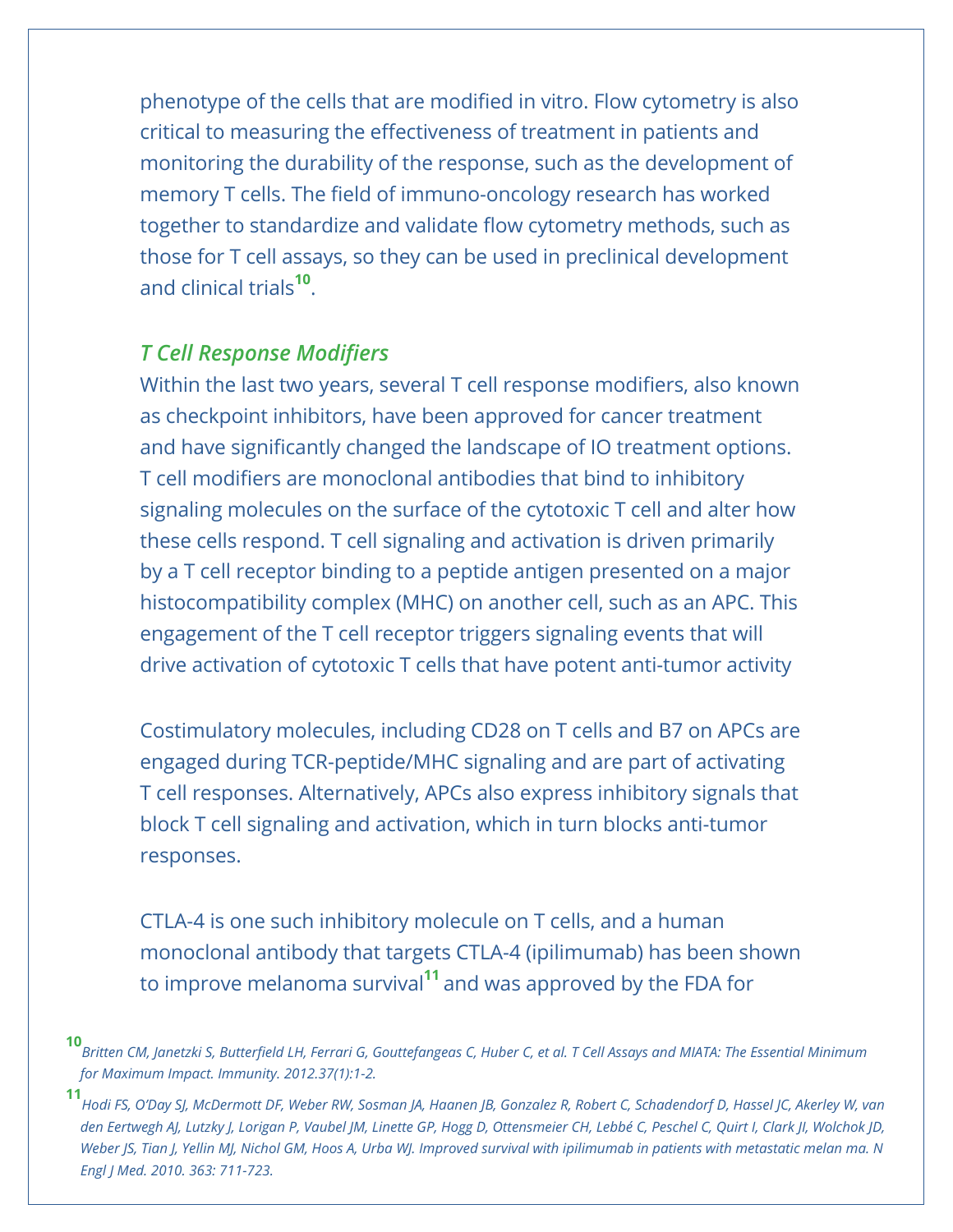melanoma treatment in 2011. Pembrolizumab is a monoclonal antibody that targets PD-1 on T cells and blocks inhibitory signaling triggered by PD-1/PD-L1 interactions. Pembrolizumab has been associated with antitumor responses in patients**<sup>12</sup>**and was approved by the FDA in 2014.

These checkpoint blockade therapies are now being studied for use against other cancers or in combination with existing cancer therapies. Flow cytometry is essential to studies of checkpoint inhibitors in order to assess the pharmacodynamics of these molecules and characterize changes in T cell phenotypes during the course of treatment.

## *Flow Cytometry And The IO Pipeline*

Many novel IO therapies are currently in the research pipeline and build on existing IO therapies or take different approaches. Current research includes adoptive cell transfer of genetically engineered T cells that express a chimeric antigen receptor (CAR) that specifically recognizes a tumor antigen. These CAR T cells have been associated with anti-tumor activity in patients with certain types of leukemia**<sup>13</sup>**and lymphoma**<sup>14</sup>**and may become a standard treatment in the future.

These engineered T cells, as well as new types of cancer vaccines, monoclonal antibodies and cytokines are under development for

**<sup>12</sup>** *Brahmer JR, Drake CG, Wollner I, Powderly JD, Picus J, Sharfman WH, Stankevich E, Pons A, Salay TM, McMiller TL, Gilson MM, Wang C, Selby M, Taube JM, Anders R, Chen L, Korman AJ, Pardoll DM, Lowy I, Topalian SL. Phase I study of single-agent anti-programmed death-1 (MDX-1106) in refractory solid tumors: safety, clinical activity, pharmacodynamics, and immunologic correlates. J Clin Oncol. 2010. 28: 3167-3175.*

**<sup>13</sup>** *Brentjens RJ1, Davila ML, Riviere I, Park J, Wang X, Cowell LG, Bartido S, Stefanski J, Taylor C, Olszewska M, Borquez-Ojeda O, Qu J, Wasielewska T, He Q, Bernal Y, Rijo IV, Hedvat C, Kobos R, Curran K, Steinherz P, Jurcic J, Rosenblat T, Maslak P, Frattini M, Sadelain M. CD19-targeted T cells rapidly induce molecular remissions in adults with chemotherapy-refractory acute lymphoblastic leuke mia. Sci Transl Med. 2013. 5 (177): 177ra38.*

**<sup>14</sup>** *Kochenderfer JN, Dudley ME, Kassim SH, Somerville RP, Carpenter RO, Stetler-Stevenson M, Yang JC, Phan GQ, Hughes MS, Sherry RM, Raffeld M, Feldman S, Lu L, Li YF, Ngo LT, Goy A, Feldman T, Spaner DE, Wang ML, Chen CC, Kranick SM, Nath A, Nathan DA, Morton KE, Toomey MA, Rosenberg SA. Chemotherapy-Refractory Diffuse Large B-Cell Lymphoma and Indolent B-Cell Malignancies Can Be Effectively Treated With Autologous T Cells Expressing an Anti-CD19 Chimeric Antigen Receptor. J Clin Oncol. 2015. 33(6):540-9*